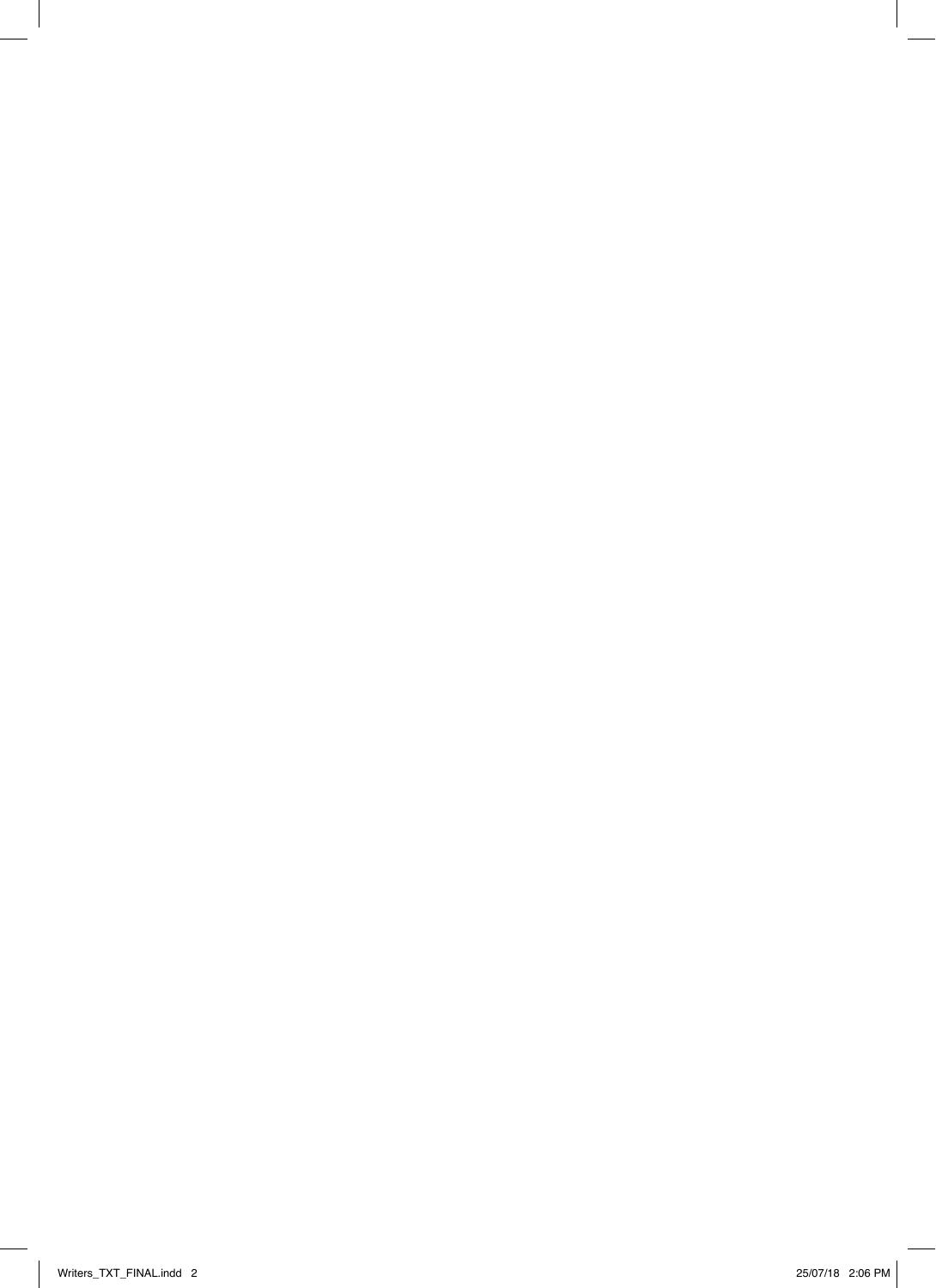# The Writing Life

#### TWELVE NEW ZEALAND AUTHORS

### DEBORAH SHEPARD

Photographs by John McDermott

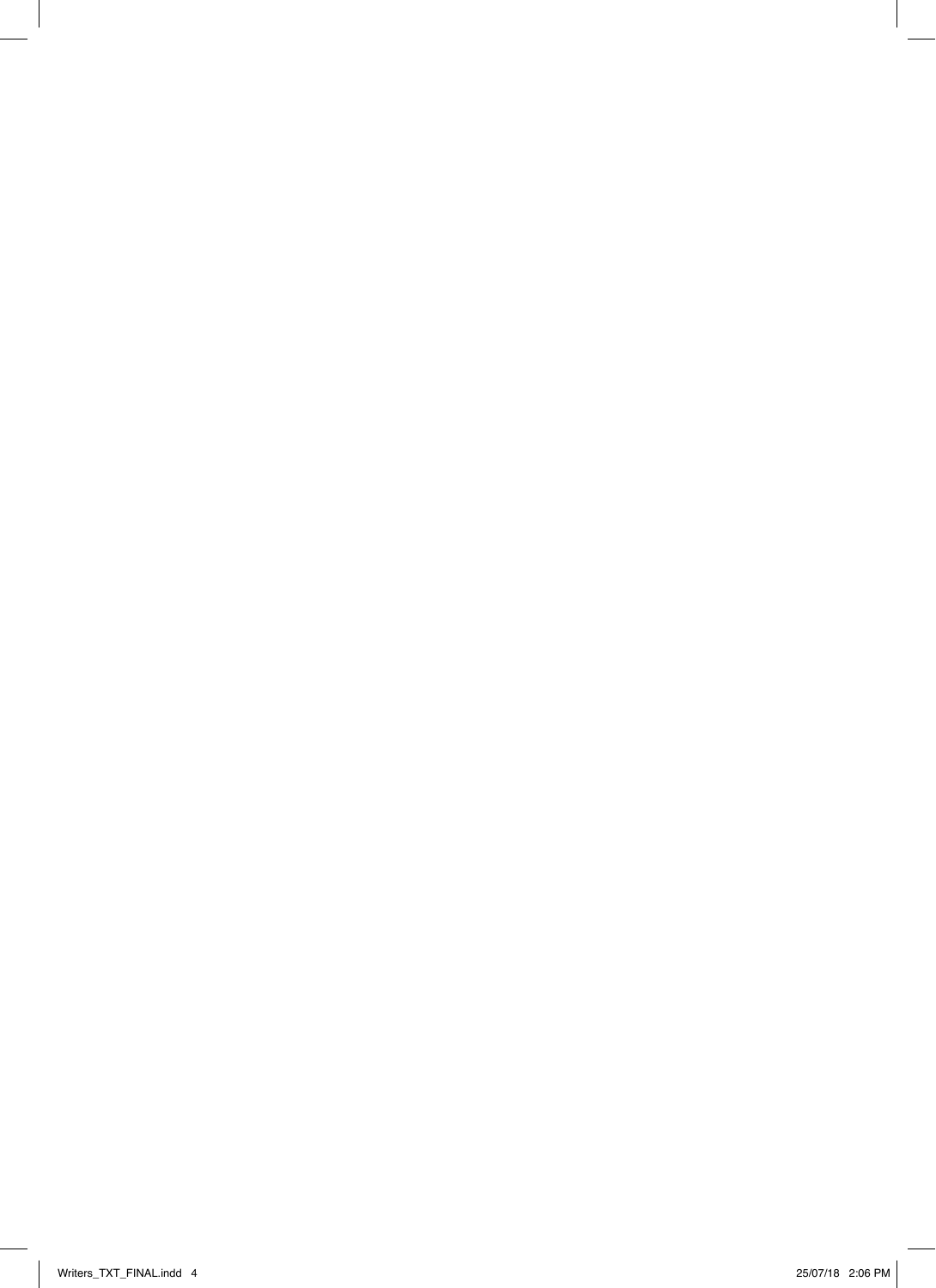## Contents

Introduction 7

Joy Cowley 20 Marilyn Duckworth 54 Tessa Duder 88 Chris Else 124 Patricia Grace 154 David Hill 188 Witi Ihimaera 224 Fiona Kidman 262 Owen Marshall 300 Vincent O'Sullivan 326 Philip Temple 362 Albert Wendt 394

Selected covers and bibliographies 431 Acknowledgements 461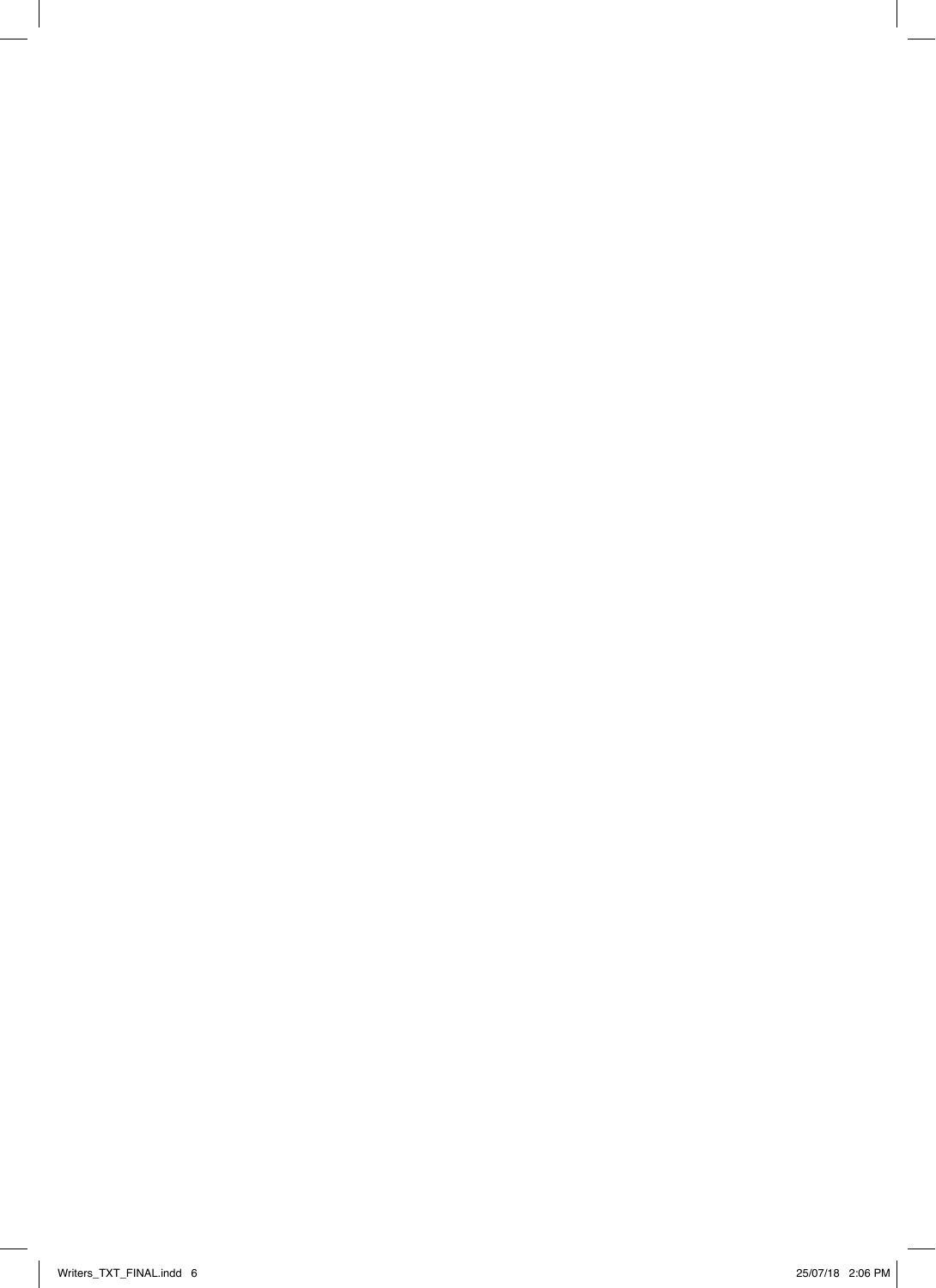## Introduction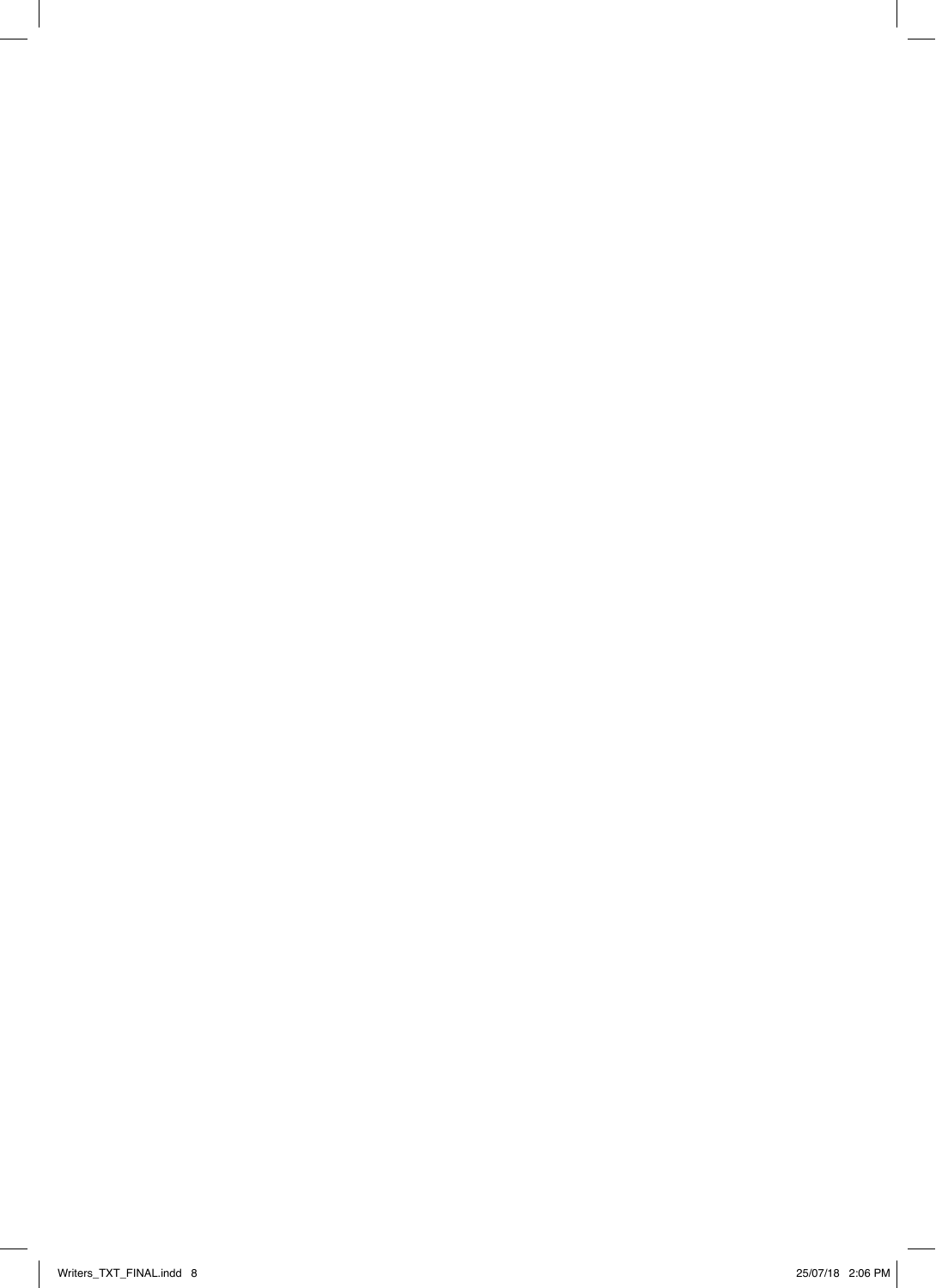'. . . there is an aching need for art in our country. We need an art to expose ourselves to ourselves, explain ourselves to ourselves, see ourselves in a perspective of place and time,' wrote Bill Pearson in the landmark essay 'Fretful Sleepers', which was published in the literary journal *Landfall* in 1952. Pearson was studying at Oxford University at that time, and from that distant vantage point he reflected on the characteristics of New Zealand culture that he found stifling: the lack of intellectual discussion, the dearth of writing located centrally in New Zealand and of work conveying a rich interior life. He described the unthinking, 'threadbare life' of New Zealand's citizens as 'dumb and numb, null and dull' and longed for talent to be realised, for emotions to be examined so there could be 'greater depth, more joy, heavier sorrow'. New Zealand writers, Pearson argued, needed to reject the colonial influence that had smothered artistic endeavour for more than a century and find their subject matter in the people who inhabited this place. 'It is our job to take a lead in awakening New Zealanders from their fretful sleep,' he wrote.

In 1952 the generation of authors who are the focus of this study — Joy Cowley, Marilyn Duckworth, Tessa Duder, Chris Else, Patricia Grace, David Hill, Witi Ihimaera, Fiona Kidman, Owen Marshall, Vincent O'Sullivan, Philip Temple and Albert Wendt — were all completing their secondary educations, based on a British curriculum that advanced a Eurocentric version of history. This book follows their emergence from the cultural vacuum Pearson described through six decades of brilliant hard work to the place they enjoy now, with extensive publication histories that represent the diverse cultural richness of this place and global recognition for their contributions to literature.

 There is a well-known line from Allen Curnow's poem 'The Skeleton of the Great Moa in the Canterbury Museum, Christchurch': 'Not I, some child born in a marvellous year, / Will learn the trick of standing upright here', which might be read as a prediction of the attainments of these twelve authors. But it was not without struggle, for in the 1940s the literary high ground was dominated by a clique of male Pākehā editors and writers, and the canon they promoted was white, male and nationalist in agenda. It is doubtful they or anyone else could have foreseen that one day, seventyfive years hence, there would be a book cover, *this* one, featuring a world-renowned Māori author, Patricia Grace, standing directly in front of her ancestral land, the place from whence she has drawn inspiration, looking across the water into the realm of possibility. Nor could they have imagined the explosion of voices that would fan out from this generation, through the Māori cultural renaissance of the 1970s and 1980s, the feminist shake-up of the same period, and the concurrent arrival of Pasifika voices to the multi-ethnic, eclectic and vibrant literary spectrum that exists here now.

Could anyone have predicted then that there would be two female Booker Prize winners from New Zealand — Keri Hulme for *The Bone People* in 1985 and Eleanor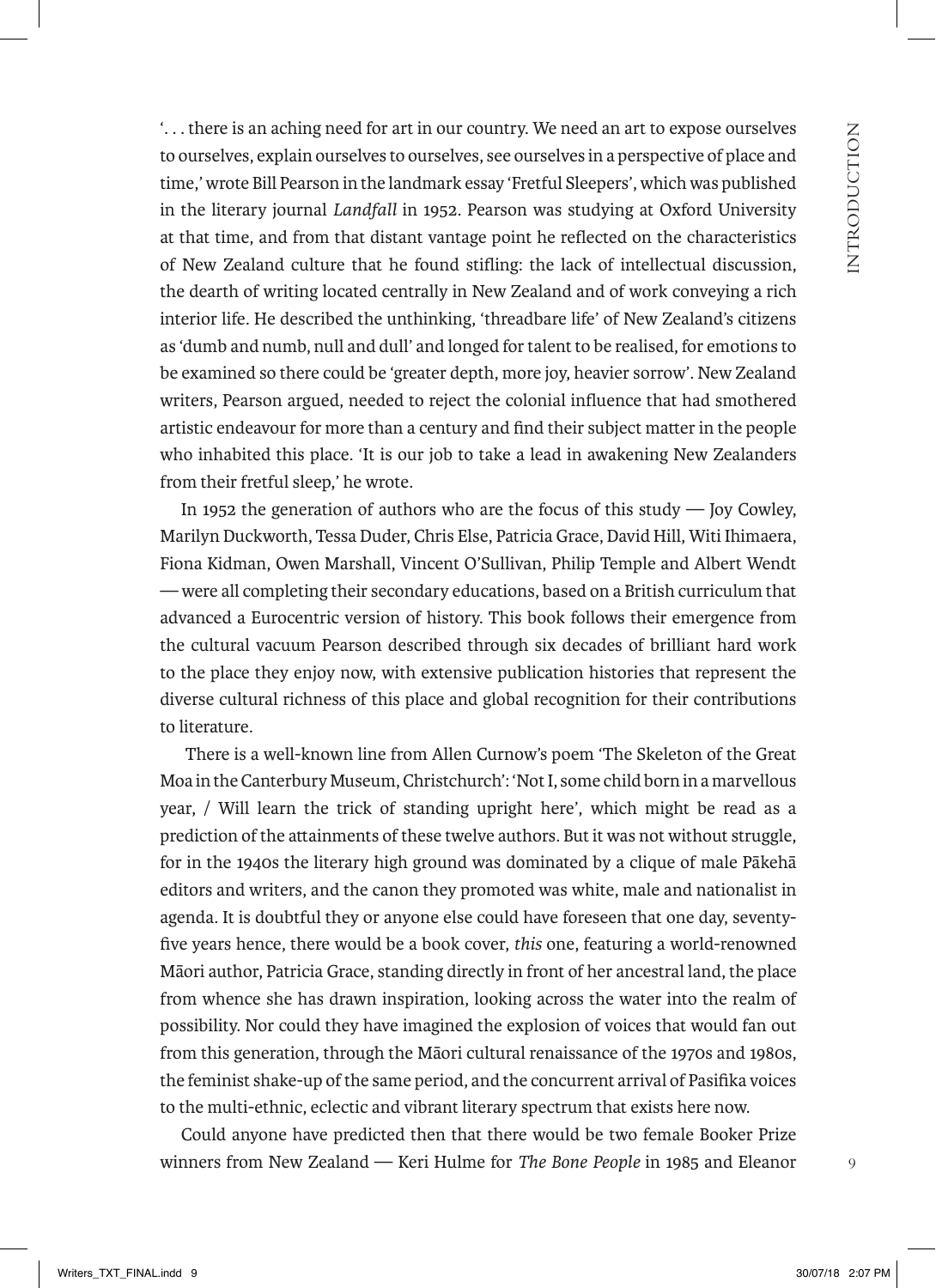THE WRITING LIFE 10THE WARREN WHICH WAS DIRECTED FOR DIRECTED FOR DIRECTED WARRANT ON THE WARRANT OF THE WARRANT OF THE WARRANT OF THE WARRANT OF THE WARRANT OF THE WARRANT OF THE WARRANT OF THE WARRANT OF THE WARRANT OF THE WARRANT OF THE Catton for *The Luminaries* in 2013? Or that today our authors would be writing in a global context, travelling inwards and outwards from this place, and composing across every genre and subgenre of writing: novels, poetry, short stories, biography, memoir, the personal essay, creative non-fiction, scholarly essays and books, radio and stage plays, television and film scripts, libretti, and the vast field of books that make up children's and youth literature in New Zealand?

The vigorous health of our literary sector is all the more remarkable given the conditions under which writers operate and function. In his Janet Frame Memorial Lecture in 2007, Owen Marshall described the experience like this: 'I have a sense of work being cut and hammered out of adversity.' Despite the increase in the number of honours awarded to writers, the Prime Minister's Award for Literary Achievement, the Michael King Writer's Fellowship, the support of patrons and arts institutions, the Arts Foundation of New Zealand icon and laureate awards, the literary funding available through Creative New Zealand, the writers-in-residence programmes, and the Menton and Berlin residencies abroad, the writing life remains a perilous and uncertain vocation in a country that privileges and rewards sporting achievement over artistic endeavour and where authors earn less, annually, than the living wage. So along with offering a window onto aspects of our literary history and its high points, this book also illustrates how twelve individuals have navigated an extraordinarily challenging professional environment and demonstrates how they have prevailed.

*The Writing Life* had its origins in an oral history project conceived in 1995 by Philip Temple and the New Zealand Society of Authors (NZSA). Its aim was to gather information from distinguished members about their involvement in and contribution to the society. The original interviews were conducted in two stages, in 1995 and 2005, resulting in twenty-two author interviews recorded by Alison Gray, Michael King and Sarah Gaitanos. Ten years then passed until, in 2015, then NZSA CEO Jackie Dennis, looking for audio content for the society's website, advertised for an oral historian to continue the investigation begun in the earlier series. Thanks to Jackie's efforts, funding was then secured from the Ministry for Culture and Heritage, and a third stage was on its way.

The moment I spied the notice in the NZSA bulletin I felt a lurch of excitement, for here was an opportunity to capture and preserve the recollections and insights of a singular generation of elder New Zealand writers who had been practising their craft for over sixty years, during a defining period in the evolution of this nation's literary history. Immediately I sought to widen the parameters to encompass a holistic examination of the life and work of each author, arguing that to leave out the broader discussion would be a missed opportunity. It was an intense assignment involving a period of deep reading, writing and cramming — nothing exercises the mind like the prospect of an encounter with some of the greats of the New Zealand writing community.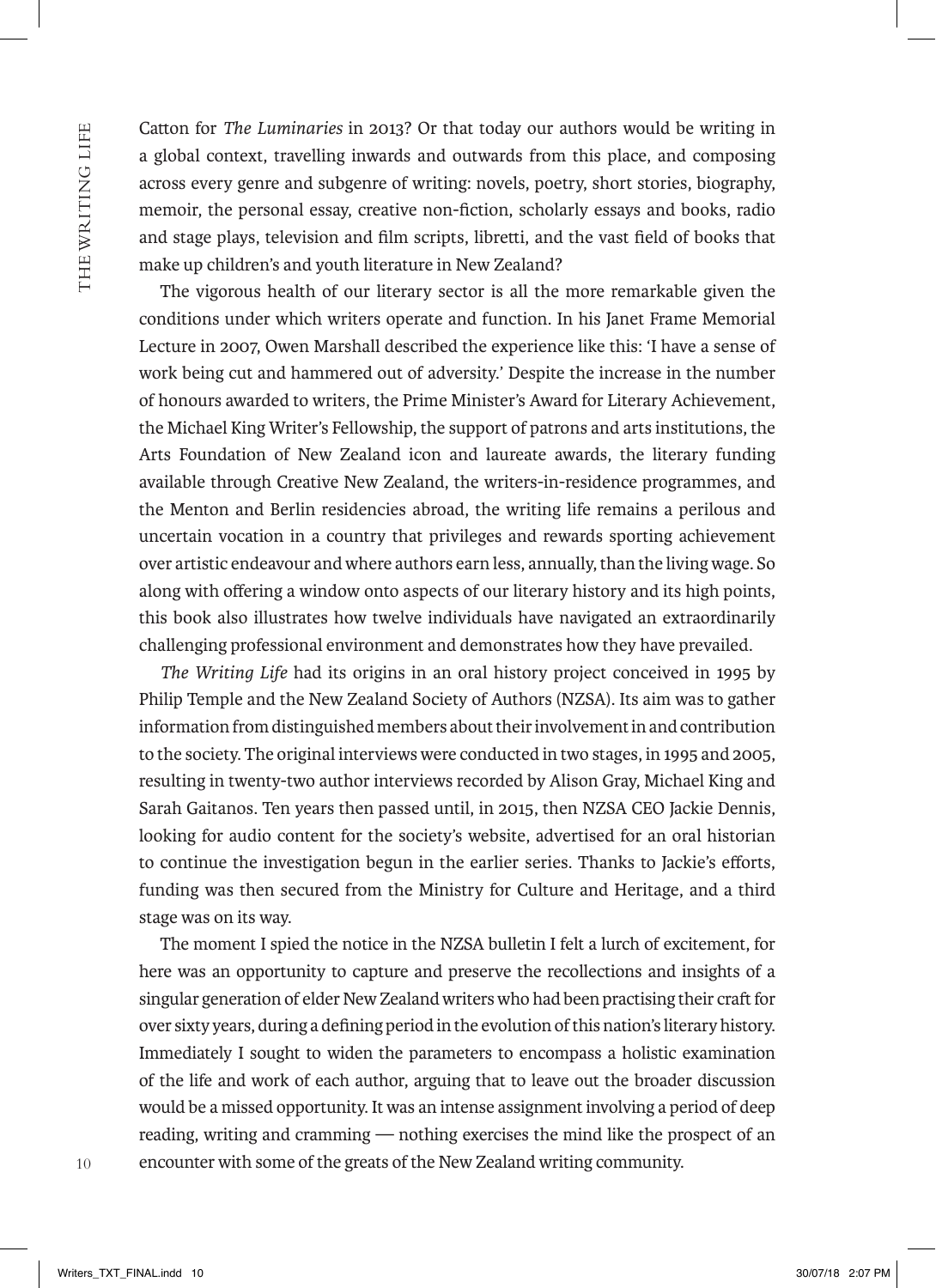Once the project was in full swing I soon realised that the stories that were amassing were so compelling that they would not only enrich the sound archives of the Turnbull Library but also make a stunning book. Fortunately, Nicola Legat and Massey University Press also saw the potential. But Nicola urged me to reach higher and work harder, suggesting another four interviews to widen the frame. Those additional interviews were conducted during 2016, after which the writing process began on what is really a series of crafted conversations, based on the original interview transcripts and expanded and refined in further dialogue and consultation with the authors.

The other aspect of the project that made my heart beat faster was the chosen medium. The oral history interview is, in my opinion, one of the most democratic modes of history-gathering. Rather than rely on the scholar to interpret history on our behalf, it draws on firsthand accounts narrated by the people who have lived through history — in this case the writing practitioners themselves — recognising them as the authorities of their own experience, and privileging their personal inter-pretations of the literary history they had contributed to and borne witness to.

When teaching memoir, I often say to new writers: 'Write as though you are speaking your story aloud to an interested listener.' With the timer on and working in a concentrated burst of rapid writing, the student is more likely to produce something fresh, spontaneous and spirited. Likewise, the oral history interview — which is the product of a dynamic interchange between a narrator and an informed listener — has that same capacity to capture a sense of vibrant immediacy. This is history enlivened and inflected with the natural rhythm of speech. It is history made accessible through vividly told and richly illustrated accounts by people whose life's work involves them daily in the practice of observation, reflection, intellectual analysis and imagining, and who by aptitude and practice are primed to reach in deep to find their answers.

The other appeal of this project was its focus on a single generation of elder authors, twelve voices in discussion, each with their own personal take on the same key stages and phases, the defining events and turning points, in our literary history. Individually and collectively their narratives provide the reader with a wealth of stunning information. There are accounts of the pioneering literary figures: Vincent O'Sullivan, the eminent Katherine Mansfield scholar, saying of her brilliance: 'She can write just about everyone off the page'; Owen Marshall saying of Janet Frame: 'How many people have been able to go to the dark side of emotional experience as she has, and come back to tell the tale?' Among the authors of books for children and youth there is so much respect for Maurice Gee and so much love for Margaret Mahy. David Hill thought Mahy 'was a genius, in the sense that she was someone into whom a spirit seemed to breathe — and she also worked like hell!' Albert Wendt talked about the galvanising power of his friendship with poet Alistair Te Ariki Campbell in helping him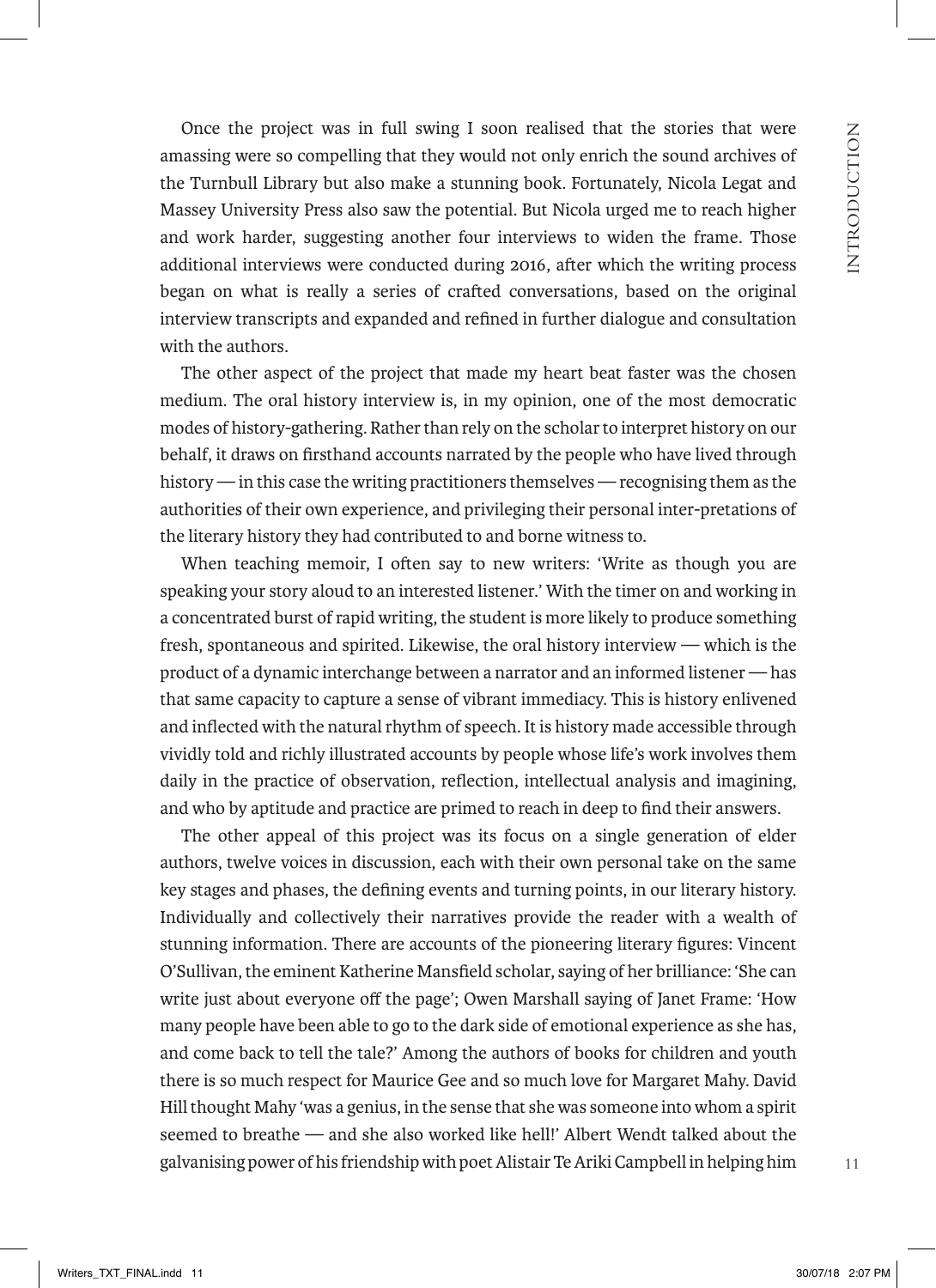counter racist attitudes from early on, and about James K. Baxter assisting him with a university essay. There are literary friendships: David Hill and Elizabeth Smither, Fiona Kidman and Lauris Edmond, Marilyn Duckworth and Maurice Shadbolt.

We learn here, too, of the enabling and inspiring role of editors and publishers. Fiona Kidman recalls far-sighted publisher Phoebe Meikle and her electrifying prefeminist speech to the boys at Rotorua Boys' High School, and in other chapters there is a discussion of the publisher's Pacific Paperback series, which launched the writing careers of Hone Tuwhare, Patricia Grace and Albert Wendt. There is Marilyn Duckworth on the influence of Bert Hingley of Hodder & Stoughton, who revived her stalled career with the publication of *Disorderly Conduct* in 1984. There are accounts of literary editors Charles Brasch, Denis Glover, Robin Dudding, Monte Holcroft, Ian Cross, Tony Reid and Alistair Campbell, who gave new writers their first heady experience of publication in major journals like *Landfall*, *Islands*, the *New Zealand Listener* and the *School Journal*.

Then there is the discussion of the texts themselves, which offers glimpses into a multitude of wonderful books and anthologies, including literary classics, scholarly texts, novels and poetry collections. There is New Zealand's first feminist novel, *A Breed of Women* (1979) by Fiona Kidman, and Tessa Duder's *Alex*, an empowering quartet of novels about a plucky young swimmer, as well as their feminist recuperative projects that introduce readers to the pioneering heroes Jean Batten and Sarah Mathew. There are the anthologies of Māori and Pasifika writing, beginning with *Lali*: *A Pacific Anthology* (1980), edited by Albert Wendt, the first of his many major anthologies that have launched Pacific voices in Aotearoa and globally; and there is *Into the World of Light* (1982), edited by Witi Ihimaera and D. S. Long, the first of Witi's anthologies that aimed to discover new talent and cultivate the growth of Māori literature. There are the books that challenged and changed our understandings of the impact of colonisation on Māori: Patricia Grace's *Potiki* (1986), which announced the arrival of a quietly subversive and significant voice, and Witi Ihimaera's *The Parihaka Woman* (2011), a text about the peaceful stand at Parihaka that should be read by all New Zealanders.

There are works of scholarship, such as *The Collected Letters of Katherine Mansfield*, edited by Vincent O'Sullivan and Margaret Scott, and beautifully written memoirs by Joy Cowley, Marilyn Duckworth, Witi Ihimaera, Fiona Kidman, Owen Marshall, Vincent O'Sullivan, Philip Temple and Albert Wendt. There are accounts of the much-loved books for children and young adults by Joy Cowley; the engaging novels documenting recent New Zealand history for teen readers by David Hill; Owen Marshall's intimate and explosive history of William Larnach and his wife Conny's affair with Larnach's son; Fiona Kidman's magnificent historical saga *The Book of Secrets* (1987); and poems quoted from standout collections by Fiona Kidman, Owen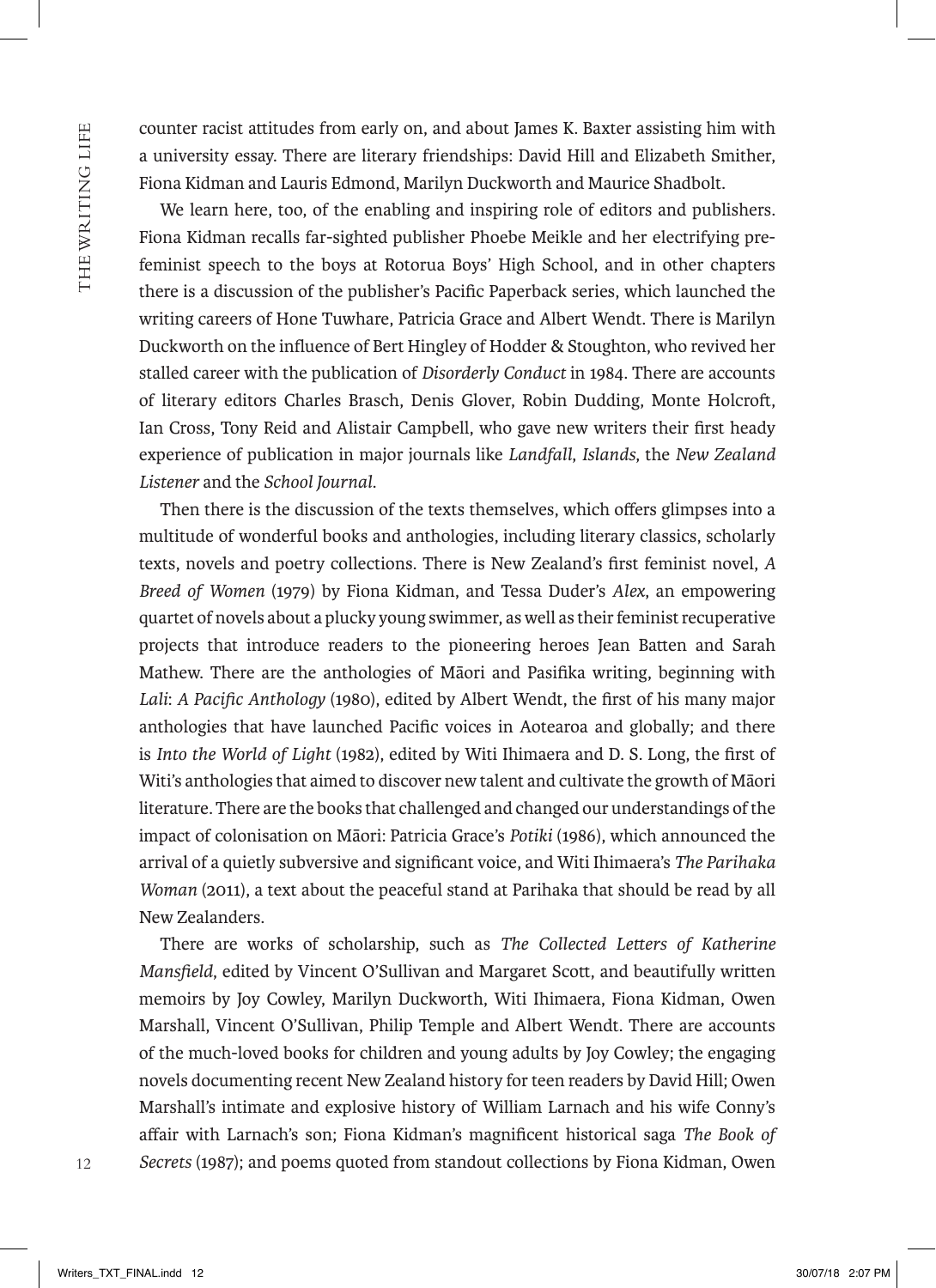Marshall, Vincent O'Sullivan and Albert Wendt. There are the biographies — Mulgan as viewed by Vincent O'Sullivan, and the Wakefields examined by Philip Temple and there are famous plays, libretti and lyrics for opera and musical productions, and books adapted for television and the big screen.

The sheer volume of output is especially impressive in view of the changing shape of the publishing industry over the period examined here. This book traces that arc from the vacuum that existed in 1935, when the oldest of these authors was born, through a golden age of publishing from the 1960s to the 1990s — a period when opportunities multiplied and authors enjoyed long and secure associations with publishers who helped shape their careers — to the fragmentation of the industry post-digital revolution and the bricks-and-mortar bookstore decline, which has changed the game completely. Somehow these authors found ways to flourish, a number of them noting their good fortune to begin when they did, at a time when a new writer could approach more than one publisher with a slender pitch either here or in the UK or the US and receive an offer of a book contract almost by return post.

But the golden era didn't, and couldn't, last. Summing up the changing climate, Philip Temple says: 'In my publishing lifetime it is true to say that every single publisher I've been involved with has either disappeared, or been bought or merged, and this is detrimental to an author's career.'

How, then, did each individual manage to stay on track and sustain a writing career? There were so many questions I was longing to ask. I wanted to know whether talent and imagination were sufficient or whether there were definable qualities and attitudes that determined an author's success. I was interested in the power of personal agency and how much control an author might exert, and whether serendipity was also a factor. I was curious to know how authors dealt with rejection letters and how they overcame self-doubt. Did they have to be clever strategists to stay in the game? The prolific Witi Ihimaera told me that he likes 'to negotiate my publishing three or four years in advance'. And how does an author survive financially? Philip Temple's account of cobbling together sufficient funds to sustain him through the eight years of research and the writing of his 592-page biography of the Wakefields is particularly instructive.

But first there were questions about the writers' beginnings, in childhood, when nascent authors were experiencing the world for the first time; developing observational powers, and a heightened sensitivity to mood and subtext, to the things not said; storing up impressions that, later on, would be minutely examined in their writing. I wanted to discover how childhood experience had shaped their responses to the world and whether there was a causal chain of events that led from an early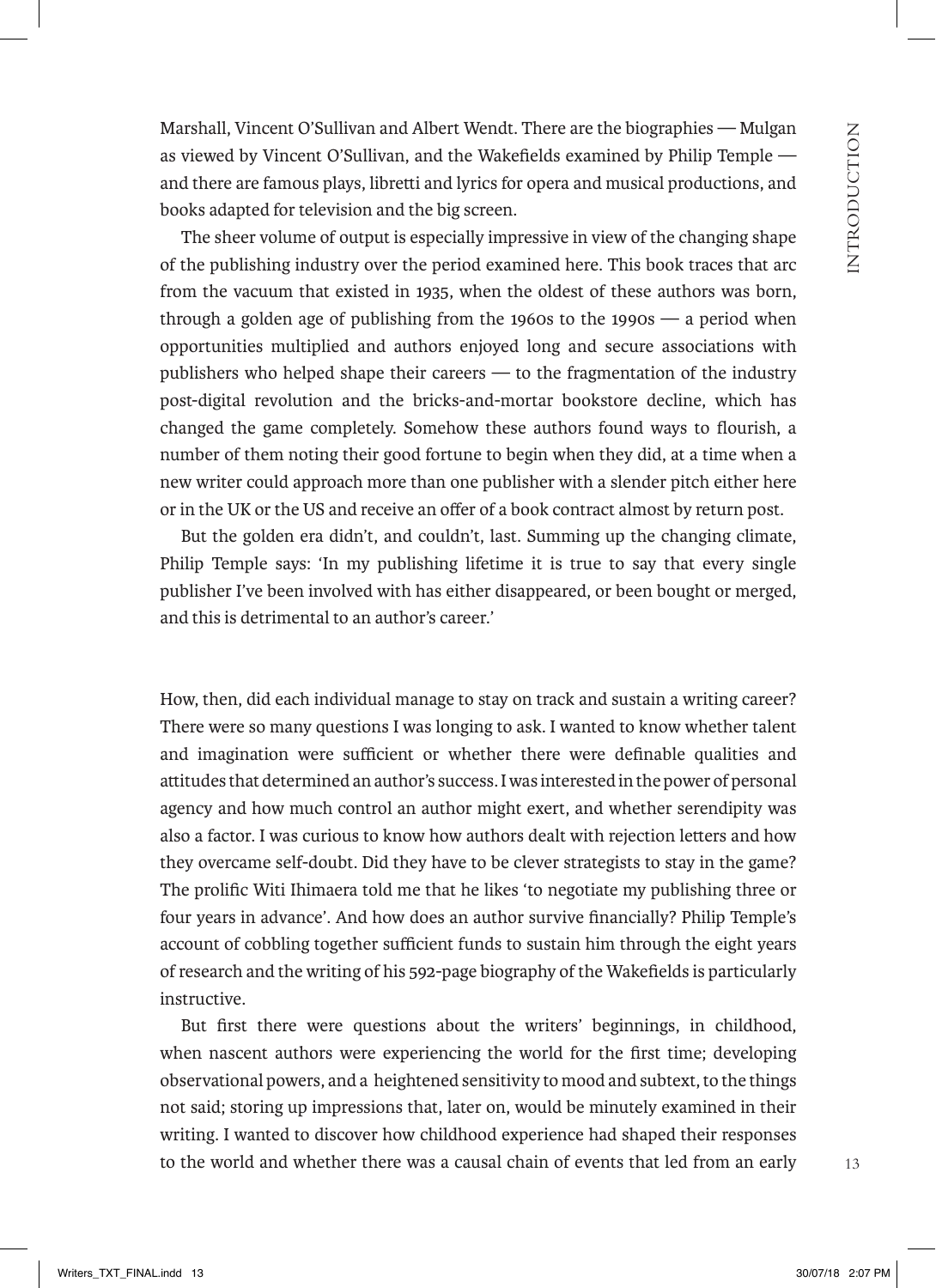interest in books to realising the writing dream. There is a common perception that suffering is a necessary condition of art. Was that the case here? How did childhood losses, the death of a parent, or family stresses and strains affect young writer egos?

I wanted to know about the role of play and creativity in their young lives. When did the writing begin? Was an early start a prerequisite? Did they grow up with books in the home? Were they read to at night, and did that make a difference? Albert Wendt gave a wonderful account of his family gathering each night in his grandmother's fale for a service that consisted of a hymn, a Bible reading and a prayer, and of being immersed in 'this ocean of the Bible, language, music and history'. Were there other stimuli in childhood that assisted the development of the imagination? In Tessa Duder's childhood home her family had the complete recordings of *Madame Butterfly, Tosca* and *La Bohème*. 'My idea of a Sunday afternoon with my parents was to sit down — particularly in winter — and listen to the whole opera with the words in front of me. I know *Madame Butterfly* and most other Puccini operas inside out.'

There were questions about parental influence. Marilyn Duckworth grew up in a literary family — her mother was a published author, her father wrote psychology texts, her sister Fleur Adcock became a poet — but sometimes parents couldn't comprehend a writing life for their children. Joy Cowley had a position as the 'News for Children' reporter at the *Southern Cross* in Palmerston North while still at high school, but when she raised the possibility of a newspaper cadetship her mother said no, because 'newspaper people were either atheists or communists'.

I was curious about the role of mentors in an author's development. Had people stepped in at critical junctures and influenced the road taken? When Fiona Kidman, aged ten, won a prize for children's writing, a reader wrote to her and said, 'One day you may grow up to be a journalist, or a librarian, or a famous writer.' Fiona says, 'She'll never know quite what that meant to me.' Again and again the authors cited the motivating influence of encouraging professionals. Albert Wendt was deeply impressed by a teacher at New Plymouth Boys' High who had written the textbooks they were studying in class, but he was also crushed by another teacher who called him 'black sambo'. Patricia Grace was clever and enjoyed learning, but she was also the only Māori girl at a Catholic school and felt undermined by the teachers' persistent 'low expectations of me as a scholar'.

For Māori and Pacific authors there were terrible experiences of discrimination more than one author tried to rub the colour off their body after being told they were dirty — but these experiences also made them determined to succeed. Albert Wendt remembers Alistair Campbell exhorting him 'to prove yourself to be better than these discriminators'. The response to racism and injustice gave the writing its fiery radical edge.

At secondary school Witi Ihimaera was so outraged when he read a patronising

14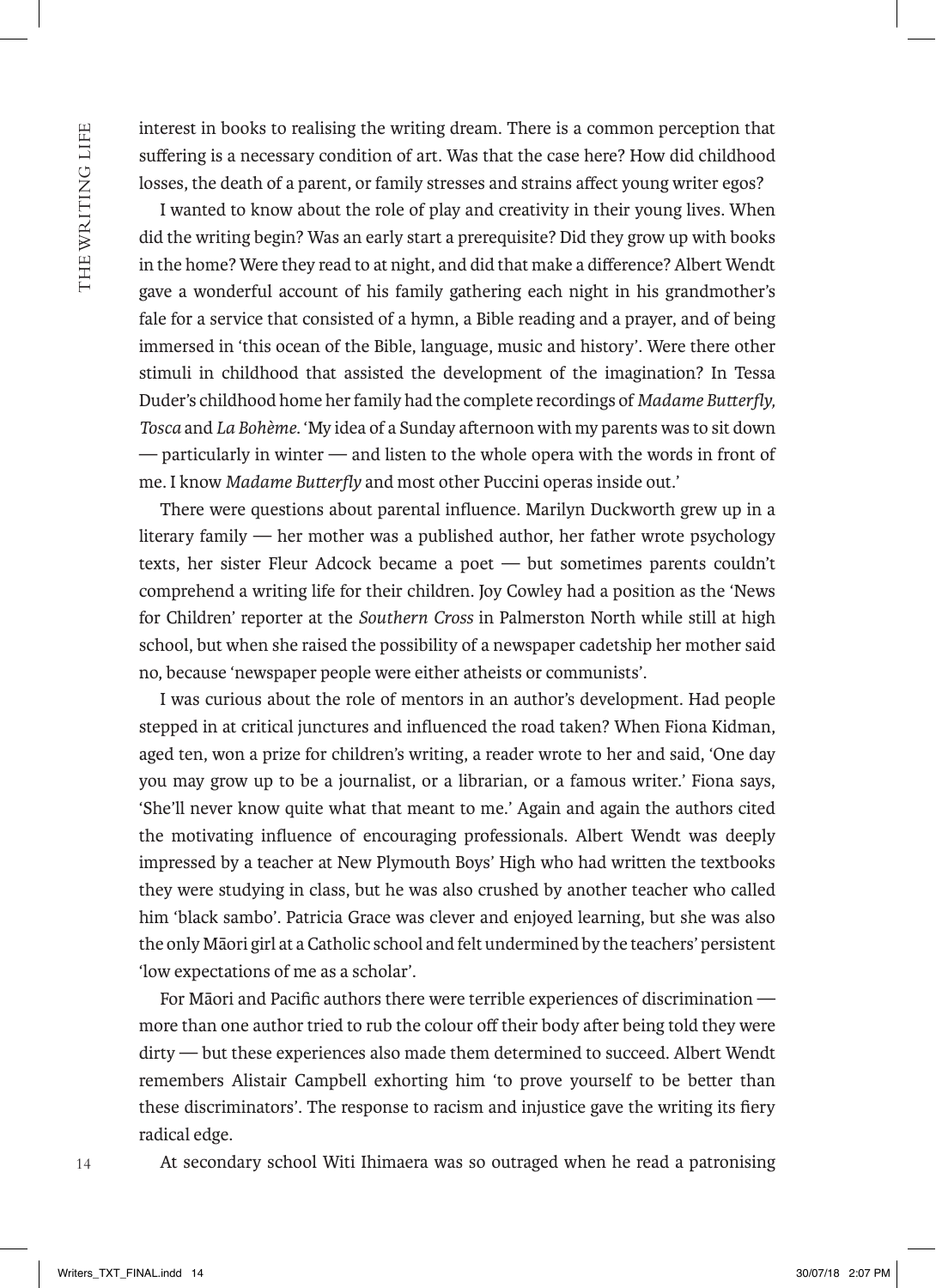story called 'The Whare' by Pākehā writer Douglas Stewart in the 1953 Oxford edition of *New Zealand Short Stories* he threw the book out the classroom window. It was his first political act and he was caned for it. He made a vow then that 'if ever I became a writer I would write a book about Māori people that would be an antidote to those kinds of stories, and it would be placed in front of every school child in New Zealand'.

These testimonies demonstrate the power of the written word to challenge bigotry, and show how writing can be used as a tool for cultural survival. Such reformations are especially significant given an education system that colonised young students' minds. When presented with a writing topic like 'A Day at the Seaside' it didn't occur to Patricia Grace 'to write about the beach at Hongoeka Bay or the bush where we used to play'. Instead she wrote about 'seasides adorned with little stripy tents that I'd seen illustrated in comics. I used words that I'd never heard spoken, but I'd read them brook, meadow, bathing costume, bluebells and primroses.'

Overcoming cultural cringe has exercised and motivated the authors who write for children and young people as well. The lack of New Zealand-based literature fired Joy Cowley, Tessa Duder, David Hill and Patricia Grace to provide empowering stories for young readers that position children and their familiar environs at the heart of the story. When Joy Cowley was growing up, 'nowhere did I find my own country in the books. I was of the opinion we were unworthy of books and that there was something inferior about being a Kiwi.' It didn't initially occur to David Hill, a master of historical youth fiction, to consider topics from New Zealand history until John McIntyre, of the Children's Bookshop in Wellington, said he 'should be writing historical fiction, and for these kids history starts fifteen years ago'.

I asked the authors whether they had encountered New Zealand writers while still at school and had glimpsed in their example the possibility of the writing vocation. David Hill remembers using school prize vouchers to buy two collections of Katherine Mansfield's short stories, but rather than perceiving a possible career he was 'moved by the wistfulness and the melancholy, moods to which I'm susceptible in literature'. Several authors mentioned writing in the Frank Sargeson realist mode when starting out, but for Patricia Grace it was discovering Dalmatian author Amelia Batistich, who provided her with a glimpse of where to begin and showed her 'that a different voice was equally valid'. She also spoke of a 1964 poem by Hone Tuwhare, 'To a Girl Poet', that ends:

Hold it carefully:

your way of saying. Cup it to yourself: the bated flame, diamond softness and fire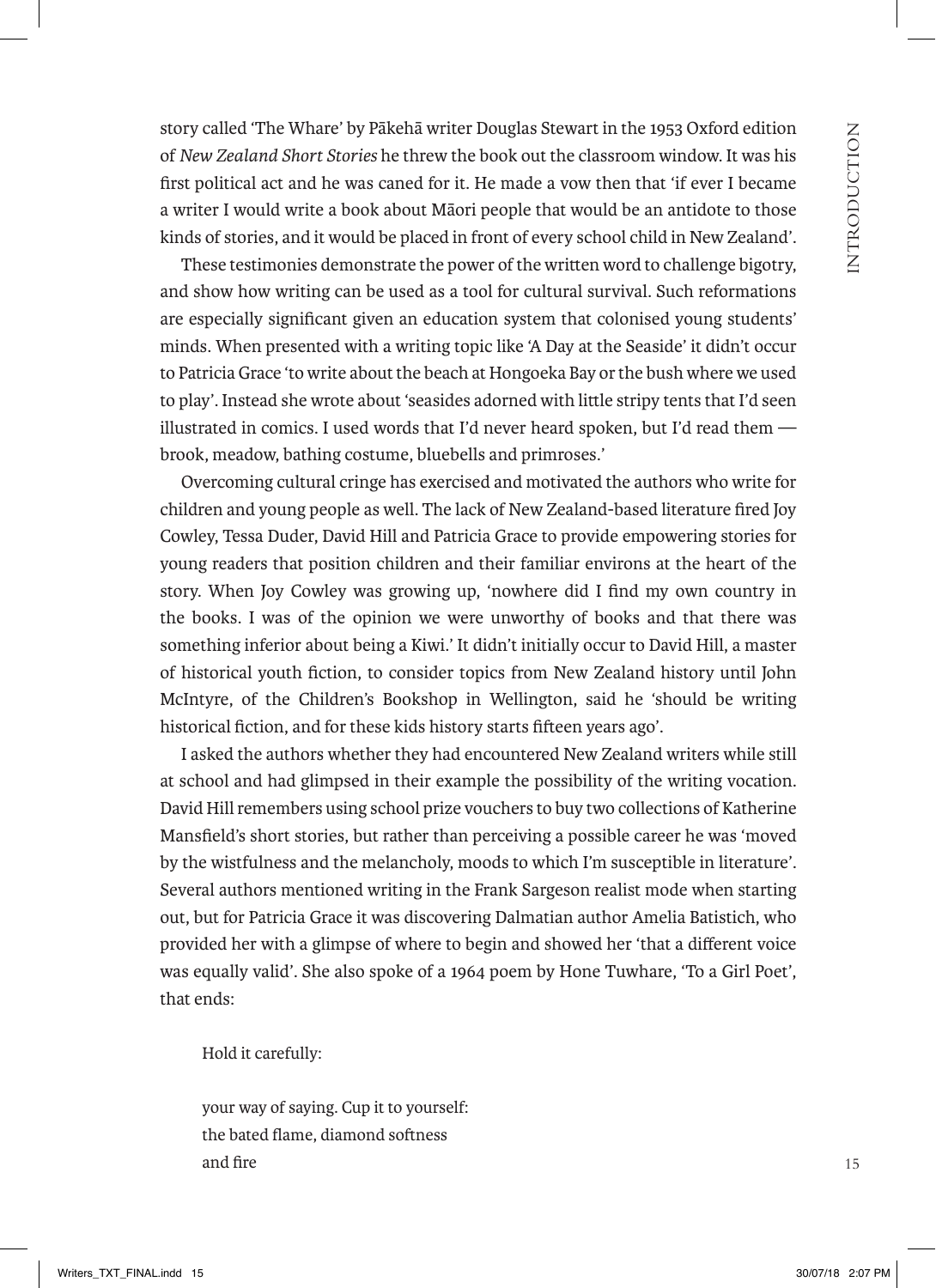This was a source of inspiration.

At a certain point in the narration of a life, usually after the career is under way, love comes along and complicates the picture. The frame of my previous book projects has been feminist, but this one, with its ratio of seven male to five female authors, nudged me to examine the gendered nature of both the male and female authors' experiences and to think again about Virginia Woolf's treatise on women and the optimal circumstances for creativity. Might her argument be equally relevant to both genders? In *A Room of One's Own* (1929), Woolf argued that in order to reach her potential a woman needs an education, an income, freedom from domestic chores and a room of her own. I asked the women about their experience of the domestic juggle in the 1960s, and how they overcame the clash between wanting to write and the pressure of narrow societal expectations. Tessa Duder put it in a nutshell when she asked: 'Who is cooking the meals, who is baking the bread, who is minding the children? Most male writers don't have to stop and put a meal on the table, or go to the supermarket before they can start a day's writing.'

The male authors had different challenges in their roles as family providers, and compromises had to be accepted. On leaving his job as features editor at the *Listener* to write full-time, Philip Temple promised his wife that he would fully support the family. This meant he couldn't tackle bigger forms like the novel during the intensive parenting years. For secondary school teachers Owen Marshall and David Hill, leaving work to write full-time had to wait, and their first novels weren't published until they were in their fifties. Witi Ihimaera stopped writing and became a diplomat when his children were small. He loved writing but 'it didn't put kai on the table'. Chris Else worked at the Victoria University Bookshop and as a computer programmer for a number of years. Albert Wendt and Vincent O'Sullivan had long careers as academics and had to wait for sabbatical leave for a longer run at the work.

In my earlier work I had asked questions about the domestic and intimate areas of women's lives, including childbirth and caring for children. Would the male authors talk freely about their intimate lives? I wasn't sure but I asked them anyway. It was worth it to have an answer like this from David Hill: 'I remember the heart-shaking experience of holding Pete when he was little and fitted between my hip and the underside of my chin, and the smell of a baby's head. I hadn't expected fatherhood to be so joyous.' Listening to the men relating their personal challenges, I felt the barriers between genders melting.

I was curious, too, about training opportunities. Today there are degrees in creative writing available at all our universities, but this generation of authors was on its own. So how did they acquire the skills to write a novel, a biography, a memoir or a poem? In this respect *The Writing Life* offers a guide to writing: Owen Marshall and Fiona Kidman on how to research an historical novel; Patricia Grace on structure; David Hill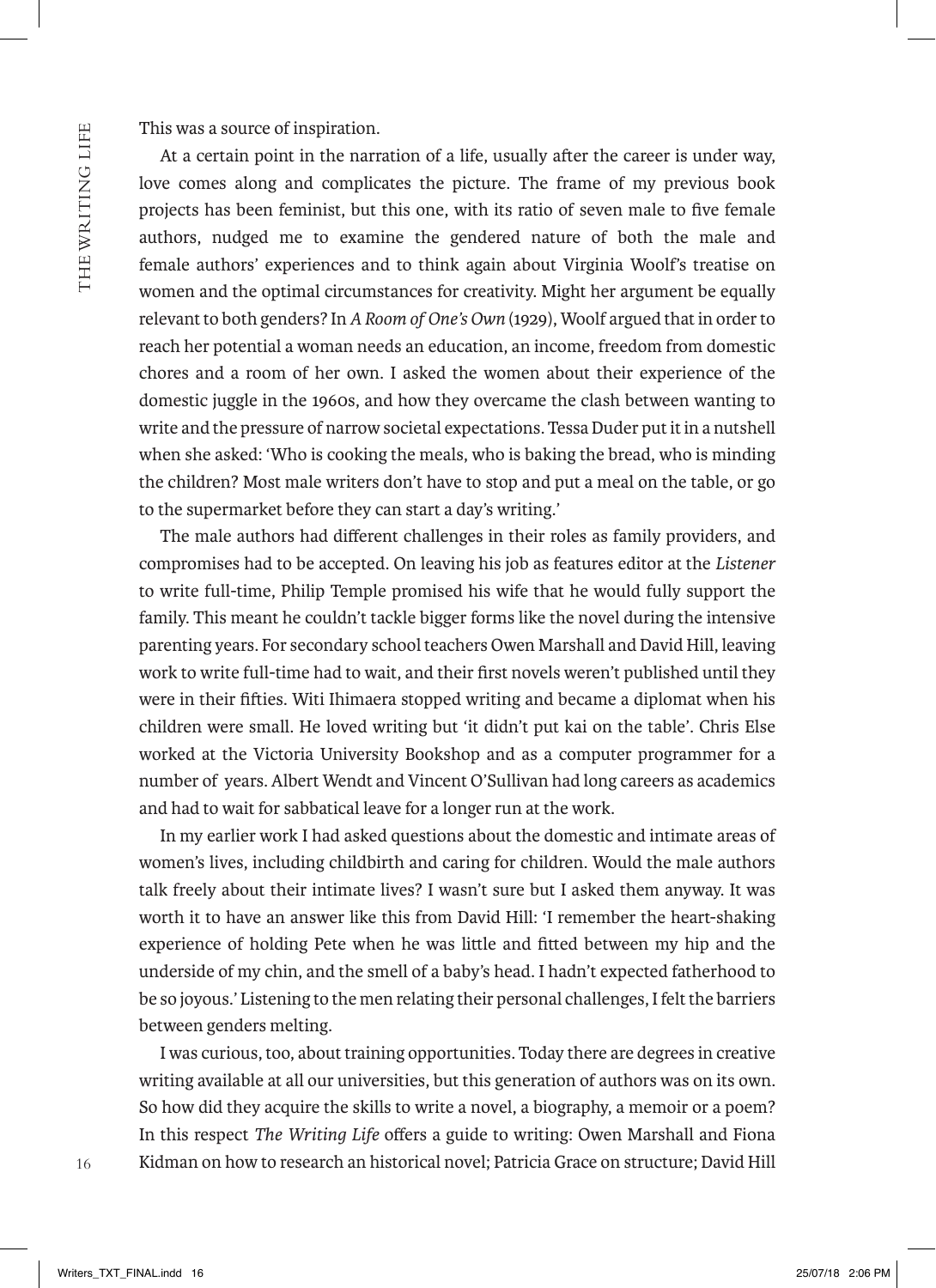on historical fiction as an 'assemblage' process; Vincent O'Sullivan on the dangers of an academic career. There are tips on how to structure the writing day in order to reach writing goals and to ensure that the research and reading gets done.

There was a lovely set of answers to my request for a snapshot of a writing day: a swim was essential for Witi Ihimaera, while Joy Cowley liked to write on the verandah at her home in the Marlborough Sounds, where she could pause to whistle to the birds or watch the dolphins in the bay. A coffee at the local cafe and a stint of writing on the iPad worked well for Chris Else, as did writing at 3 a.m. through insomnia. Physical fitness and emotional stamina were discussed, too. Witi Ihimaera said, 'As a writer you have to be physically as well as emotionally fit. You have to have ihi, energy and stamina. Within conflict situations, you have to know how to resolve them. And you must have nerves of steel, especially if you want to go for the jugular.'

As the conversations advanced I began hearing more about the ups and downs of the writing life, the shadows falling in amongst the bright sunlight of success. I hadn't expected quite so much of this, and I was surprised by the evidence of dozens of unfinished and unpublished books, of ideas in development failing to reach fruition, of destroyed manuscripts, hundreds of unsuccessful grant applications. Fiona Kidman told me how she had taken the first draft of *A Breed of Women* down to the bottom of the garden and burned it before beginning a new draft. Taking remedial action, reapplying not once but six times for a grant — these acts of gritty resolve are what set the successful author apart.

As I listened, a profile of the writing personality was beginning to emerge. I was discovering that talent and curiosity, and an abiding love of language and books, while essential, were not sufficient in themselves to enable an author's steady ascent to the top of the writing field. What a writer needs, and what these authors convey, is a deep inner conviction that what they have to say is important and worth striving for. Tenacity, single-mindedness, perseverance and a steely determination to succeed, along with an inner compulsion to create, are the qualities that appear to insulate the writer against the torment of self-doubt on the bleak days when a project stalls or a rejection letter arrives.

And how to survive financially? Having a broad skill set, and an ability to write in more than one genre, or to teach, can protect a writer from economic hardship. I saw ambition in healthy measure, too, but more significantly I saw evidence of a highly evolved work ethic and its accompanying rewards. Sheer hard slog was the leitmotif. There's a sense of the author as worker, going to the desk each day and sitting down to first draft and then redraft and craft thousands of words, keeping going until the job is done, as evidenced in John McDermott's evocative photographs of the writers'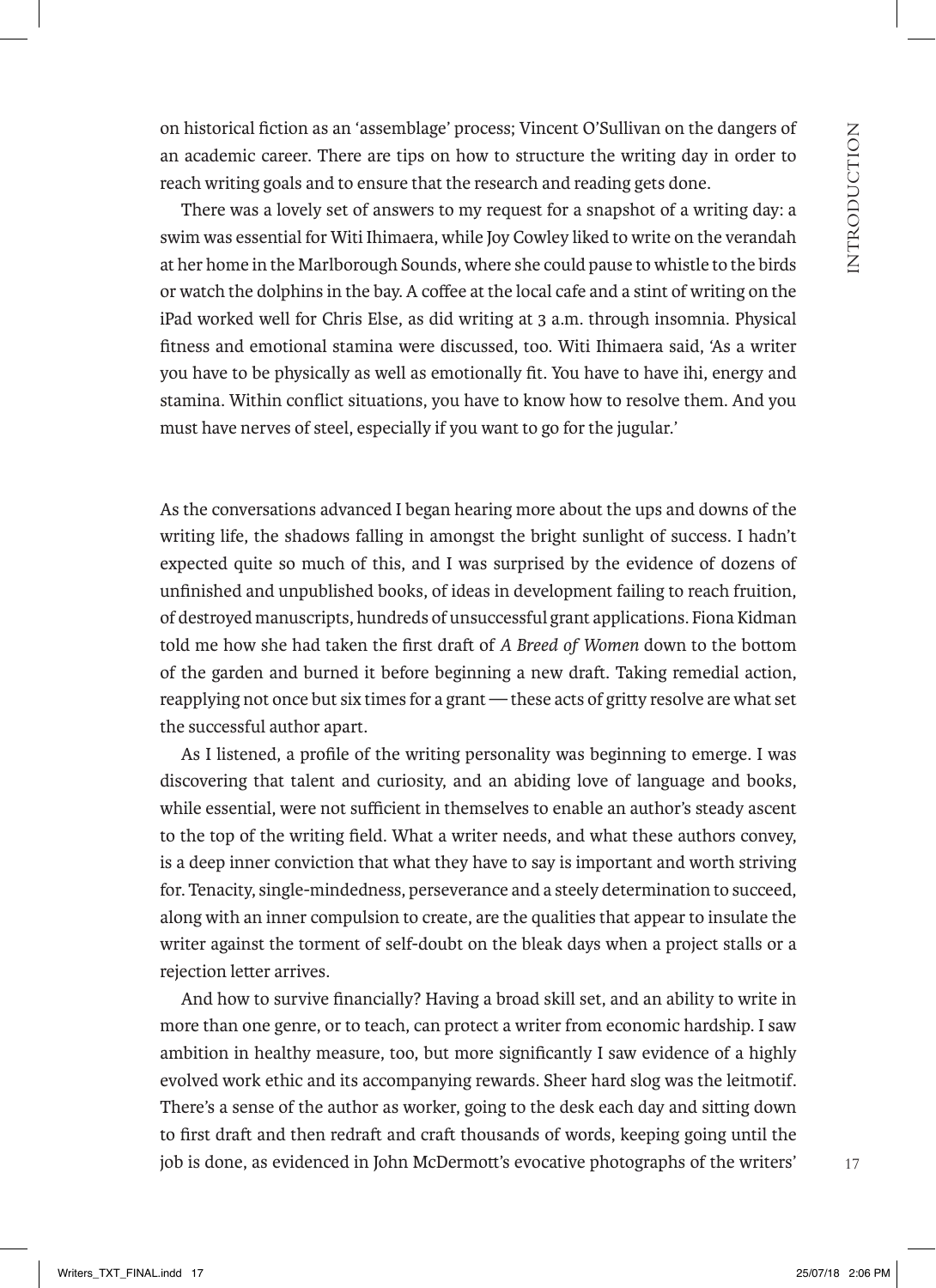THE WRITING LIFE 18TH WAN THE WAS LIGHTED WARRANTY OF THE WARD WAS LIGHTED WANTED TO MAKE THE WARD TO THE WARD TO THE WARD TO THE WARD TO THE WARD TO THE WARD TO THE WARD TO THE WARD TO THE WARD TO THE WARD TO THE WARD TO THE WARD TO THE W habitats. Fiona Kidman remembered rewriting all 100,000 words of*The Book of Secrets*  in just six weeks, 'writing in a burst of passionate and sustained energy that I've never been able to replicate, hardly stopping to sleep, collapsing on the bed, dozing, eating on the run, dashing outside to remind myself it was summer, starting over again'. Tessa Duder spoke of her swimming career and how the boring slog up and down the pool had given her 'a certain stoicism and ability to endure discomfort'. Owen Marshall said you need 'that strike of inspiration', but also that 'it's a matter of sitting there doing the job, honing your skills, avoiding self-deceit. Just as the professional tennis player practises for many lonely hours to be able to produce the down-the-line winner, so in intellectual pursuits it's a matter of developing and improving skills for the challenge.'

There is pleasure recorded here, too, and a resounding sense of the deep satisfaction to be found in the writing vocation: how it feels to land a first book contract and to see and hold the book in print for the first time, to penetrate a subject and know it's been well articulated, to receive readers' responses that validate the effort. There are accounts of travel around the world to festivals, book launches and award ceremonies. But the predominant impression is of the overriding joy of being able to communicate. Tessa Duder said, 'If I suddenly found that I couldn't or didn't want to write any more, I'd be thinking, what am I going to do with myself? It's what I do, it's my identity, it's communication, it's sharing. You don't tell a story to yourself, you tell it to share feelings or for the pleasure of creating a character, a believable world and a narrative that compels a reader to keep reading.' Writers get twitchy when they're not writing. It's how they process their experience. 'Wanting to be a writer, that's like wanting to be a breather,' said Joy Cowley. 'I just lived stories.' And Chris Else reiterated, 'I write because I can't stop writing . . . I just have to. I'd even do it if I was never published again.'

In the final section of each interview I asked about the author's experience in the here and now. On career fulfilment, more than one author spoke of the pleasure of having created something that will last beyond their lifetime, and of the comfort of having absorbing work to give meaning to life. There was a discussion of ageing and adjusting to changes in physical capability, and dealing with the deaths of family and friends, but also the good things that come with growing older. One of the highlights of talking to this generation of authors was their willingness to reveal the complexity of being mortal. I was repeatedly moved by their generosity, and found courage and equanimity in the discussion of mortality and how it concentrates the mind and produces a heightened awareness of the preciousness of life. There was grief that some time in the not-too-distant future they will not be here to look through a window and see a blue sky. Fiona Kidman's poem for her husband, 'So Far For Now'*,* expresses this so well. Together they are eating fish and chips by the Hokianga harbour in 'the collapsed world of evening . . .'